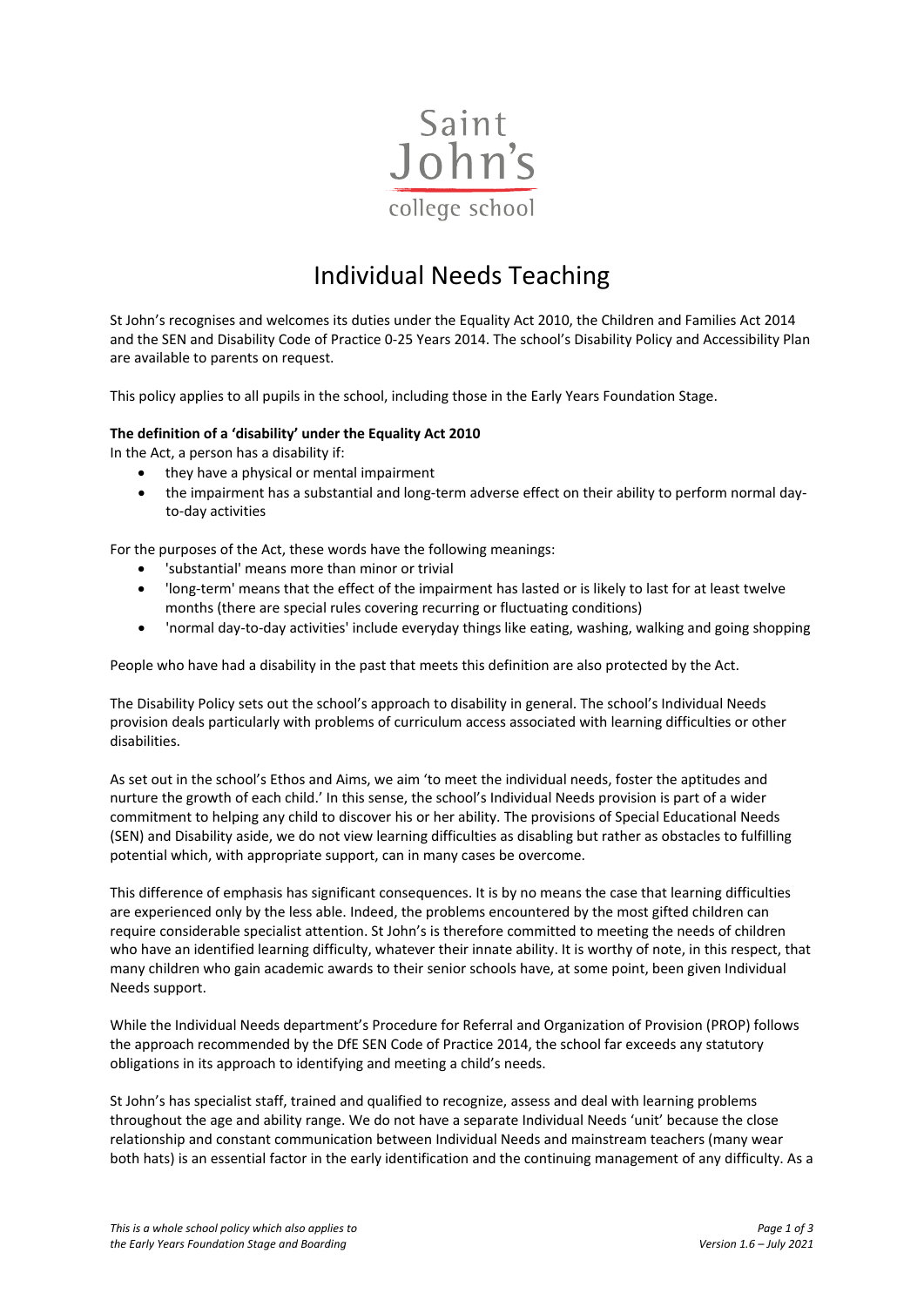consequence, 'internal' assessment of children is commonplace when a difficulty has been observed and has been discussed with parents.

In a similar vein, the 'threshold' of intervention is much lower than in most schools. The vast majority of children in receipt of support will have very mild or mild specific learning difficulties. For many of these, the provision will be relatively short term, addressing a particular concern at a particular time. For others, support may be needed throughout their time at the school and beyond.

The level of awareness of all staff is very high. There is an 'Action Plan' for every child in the school which is constantly updated and formally reviewed and attention to the individual child is a part of the culture. For children with learning difficulties, through specific training and through involvement in framing each child's Individual Targets, the mainstream teachers are made fully aware of any child's difficulties and can therefore plan their teaching accordingly. In this respect, all children benefit greatly from the teachers' awareness of different learning styles, irrespective of whether they have a learning difficulty.

The level of communication with home is, likewise, very high. Parents are informed of any concern, give their permission for any assessment, discuss the outcomes of such assessment in detail with the staff concerned and are fully involved thereafter in the creation and regular updating of a child's Individual Needs Targets. They meet formally and informally with a child's Individual Needs teacher to discuss progress and agree action.

The school is able to refer children to a wide range of outside agencies (Educational Psychologists, Speech Therapists, Occupational Therapists, Optometrists, etc) all of whom work in close co-operation with the Individual Needs department. Any such referral is discussed with parents before it goes ahead and the outcome of any assessment is communicated to all mainstream teaching staff.

The effect of a learning difficulty on a child's self-esteem is of paramount concern. While the identification of a difficulty is naturally a cause for concern to parents, it is almost always a source of comfort to the child. To know that there is a difficulty and that you will be helped to overcome it is a reassuring process and, while children's self-esteem is very closely monitored and carefully nurtured by the department and by the staff as a whole, being given Individual Needs support is felt as positive by the vast majority of children concerned. It is a matter of pride, in this respect, that our children will talk openly and without embarrassment to prospective parents about their difficulties.

The range of Individual Needs teaching, as outlined below, is wide and will vary according to a child's needs.

- 1:1 support to address English or Maths difficulties, or to offer support with other learning needs.
- Small group support offering help in a variety of areas, such as English, Maths, motor skills, touch typing, reading and spelling.
- Further English and Maths support is sometimes made available to those who do not study Latin or French in Forms 4-6.

Following assessment, some children will benefit from using a laptop in class. Provision for the use of laptops in examinations is negotiated by the school, as appropriate, with a child's future school.

### **EYFS provision**

Children who may need specialist help and assistance are supported by the Byron House Head of Individual Needs (SENCO) who is Katherine Brown. Our policy is to put in early intervention and to assess needs on an ongoing basis. From these discussions strategies are put in place to support children, which are then reviewed on a regular basis to see if they are being effective. Key strategies are shared with parents who are also always informed if any outside assessments are required.

### **Timetabling of Individual Needs Lessons**

The individual needs of each child are taken into account when timetabling lessons. Lessons take place before school, during part of lunchtime or in specified timetable slots which cause the least disruption to mainstream teaching.

### **Assessment**